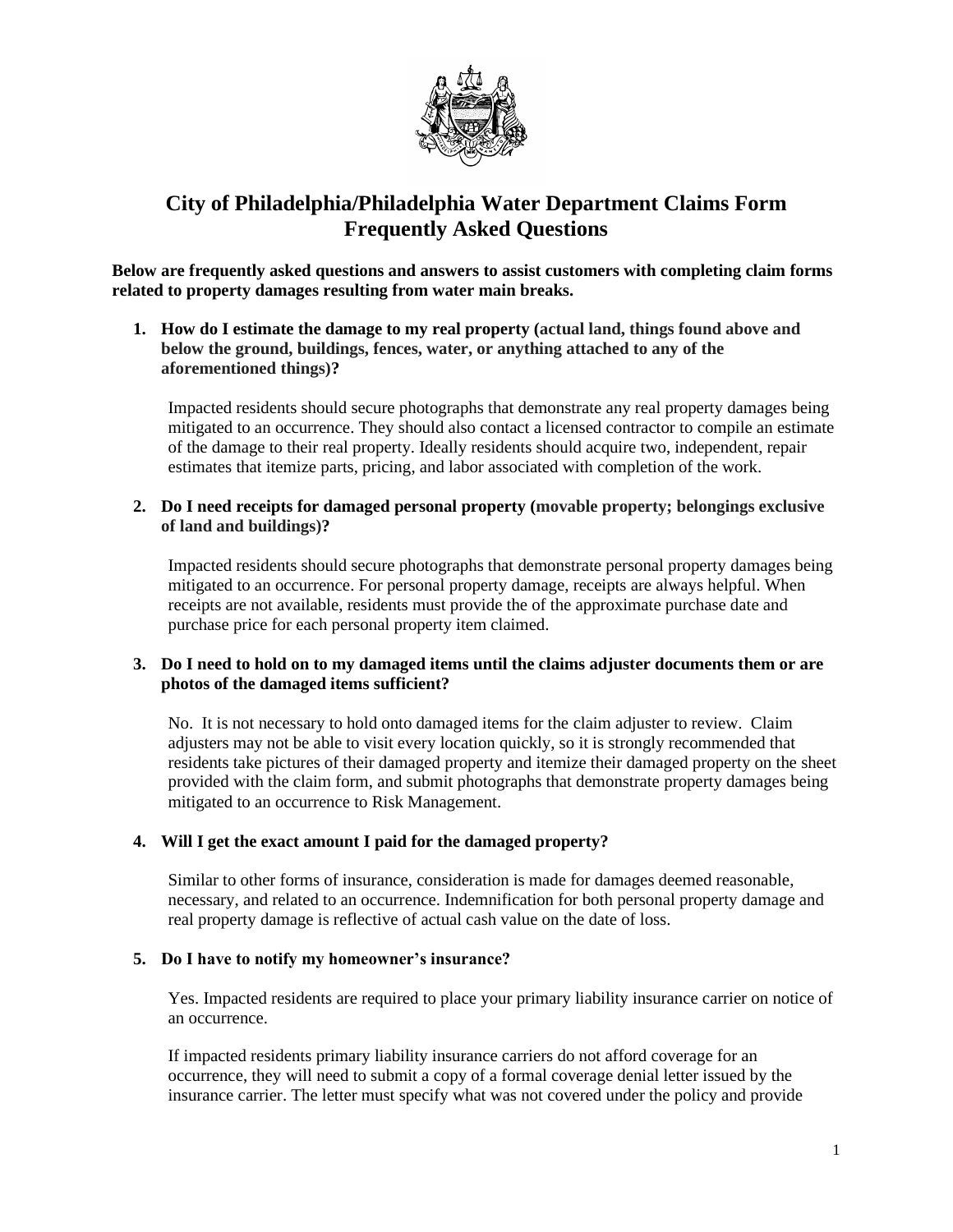

rationale for the same. The letter is required to establish that the primary liability insurance carrier did not afford coverage for an occurrence.

# **6. How do you handle the claim if I have insurance, but the insurance does not cover everything?**

Pursuant to The Pennsylvania Political Subdivision Tort Claims Act, if an impacted resident receives or is entitled to receive benefits under a policy of insurance other than a life insurance policy as a result of losses for which damages are recoverable, the amount of such benefits shall be deducted from the amount of damages which would otherwise be recoverable to them.

The City will review impacted residents uninsured damages deemed reasonable, necessary, and related to the occurrence.

# **7. What if I do not have the money to make the repairs right away in order to get reimbursed?**

If impacted residents do not have the money at this time to make repairs, they can be delayed until the claim is resolved. The City will make every effort to adjust claims in a timely manner. However, we will be required to adjudicate majority of the claims presented for an occurrence prior to making consideration for individual damages.

# **8. If I have to be evacuated, will the City pay my hotel bills?**

If an impacted resident(s) has to be evacuated, the City will provide necessary lodging accommodations.

# **9. If my car is damaged, what do I do? Will the City pay for a rental car?**

Impacted residents are required to place their primary liability insurance carrier on notice of an occurrence. Pursuant to The Pennsylvania Political Subdivision Tort Claims Act, if an impacted resident receives or is entitled to receive benefits under a policy of insurance other than a life insurance policy as a result of losses for which damages are recoverable, the amount of such benefits shall be deducted from the amount of damages which would otherwise be recoverable to them.

The City will review impacted residents uninsured damages deemed reasonable, necessary, and related to the occurrence.

#### **10. Is there a monetary limit on what the City can pay on the claims arising out of a water main break?**

Yes. Under State Law, the Political Subdivision Tort Claims Act, the City of Philadelphia is limited to paying \$500,000 for any and all claims arising from an occurrence.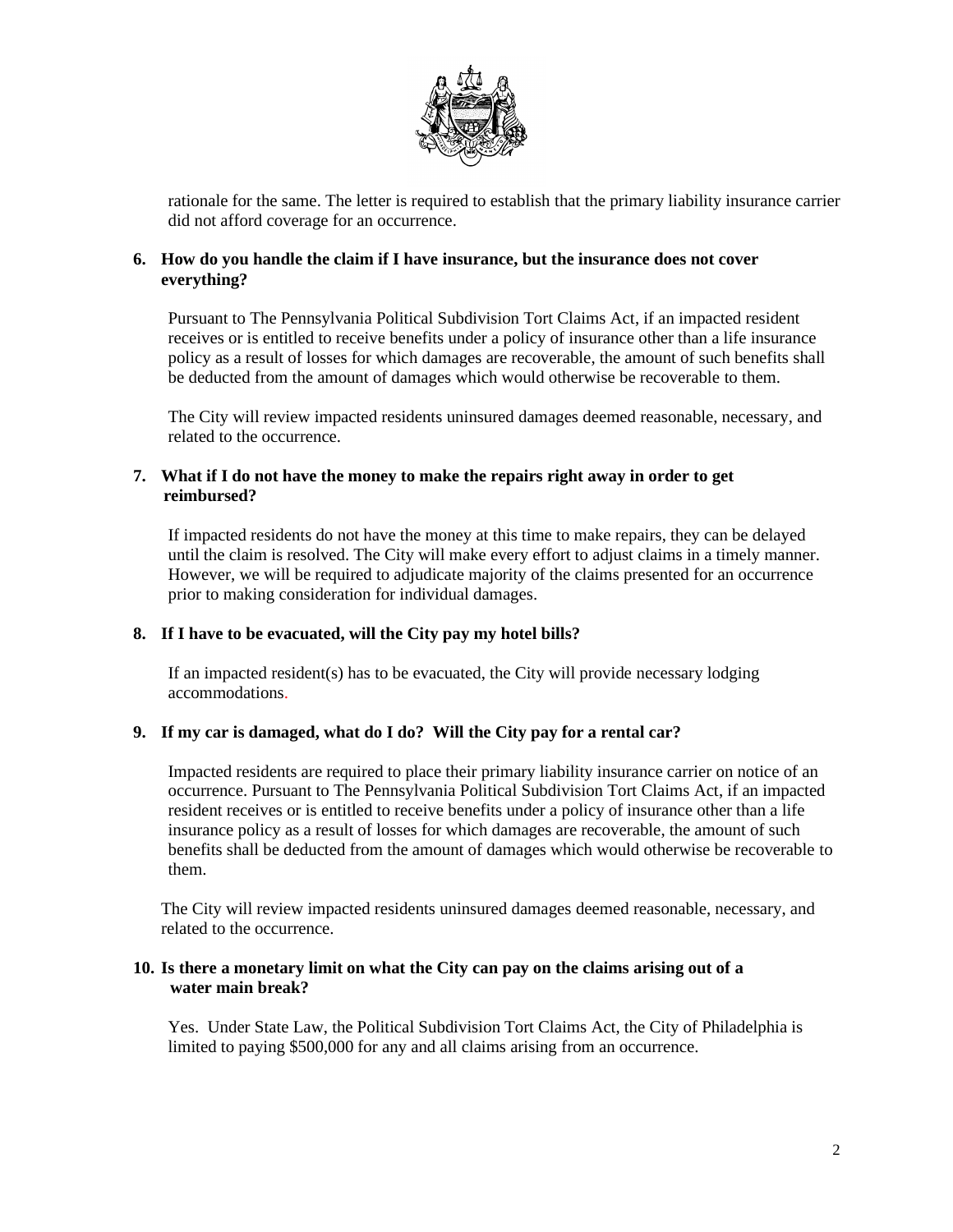

# **11. Is there a deadline to file a claim?**

Under State Law, the Pennsylvania Political Subdivision Tort Claims Act, the City of Philadelphia must have written notice of a claim within six months of the date of loss. Consequently, we ask that all claims be submitted as soon as possible.

In the event the available aggregate damage limit, \$500,000 is inadequate to fully satisfy all claims arising from this occurrence, The City of Philadelphia will request the Court to administrate the resolution of all claims presented.

#### **12. How long does it take to get reimbursed?**

The City will make every effort to adjust claims in a timely manner. However, we will be required to adjudicate majority of the claims presented for an occurrence prior to making consideration for individual damages.

In the event the available aggregate damage limit, \$500,000 is inadequate to fully satisfy all claims arising from this occurrence, The City of Philadelphia will request the Court to administrate the resolution of all claims presented.

#### **13. Does your utility provide emergency water mitigating to customers?**

Whenever there is a break of a water main owned and maintained by The Philadelphia Water Department, residential customers and commercial customers are often impacted, and left with standing water in their dwellings and businesses. As such, The Philadelphia Water Department extends complimentary Cleaning and Restoration services to those residential customers and commercial customers in a timely and expeditious manner following an occurrence.

The Philadelphia Water Department has a network of contracted Cleaning and Restoration vendors on-call, who are dispatched on an as-needed basis following an occurrence.

#### **14. Does your utility provide for restoration of real property?**

Residential customers and commercial customers who experience water intrusion in their private residences and businesses often pursue liability claims for real property damages and personal property damages that they sustain following an occurrence. Real property damage and personal property damage liability claims are adjudicated pursuant to the **Pennsylvania Tort Claims Act:**

#### **§ 8542. Exceptions to governmental immunity.**

**(b) Acts which may impose liability.--**The following acts by a local agency or any of its employees may result in the imposition of liability on a local agency: **(5) Utility service facilities.--**A dangerous condition of the facilities of steam, sewer, water, gas or electric systems owned by the local agency and located within rights-of-way, except that the claimant to recover must establish that the dangerous condition created a reasonably foreseeable risk of the kind of injury which was incurred and that the local agency had actual notice or could reasonably be charged with notice under the circumstances of the dangerous condition at a